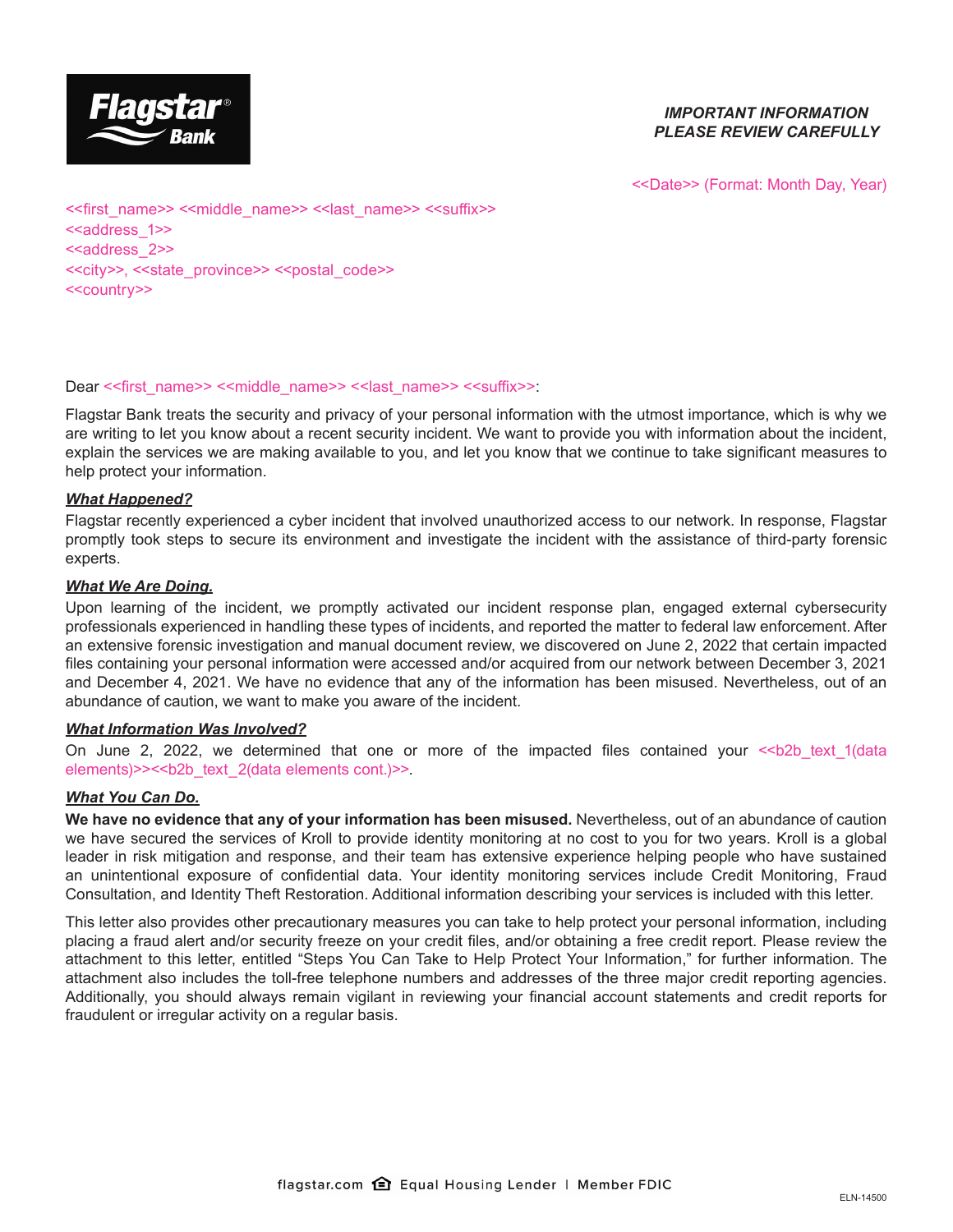# *For More Information.*

We sincerely apologize for any inconvenience this may have caused you. We remain fully committed to maintaining the privacy of personal information in our possession and have taken many precautions to safeguard it.

**If you have any further questions regarding this incident, please call our dedicated and confidential toll-free response line that we have set up to respond to questions at (855) 503-3384**. This response line is staffed with professionals familiar with this incident. The response line is available Monday through Friday between 9:00 AM to 6:30 PM Eastern Time, excluding major U.S. holidays.

Visit flagstar.com/protect for further ways you can help protect yourself, including reviewing accounts, checking your credit report and additional best practices to keep your data secure.

Sincerely,

Flagstar Bank 5151 Corporate Drive Troy, MI 48098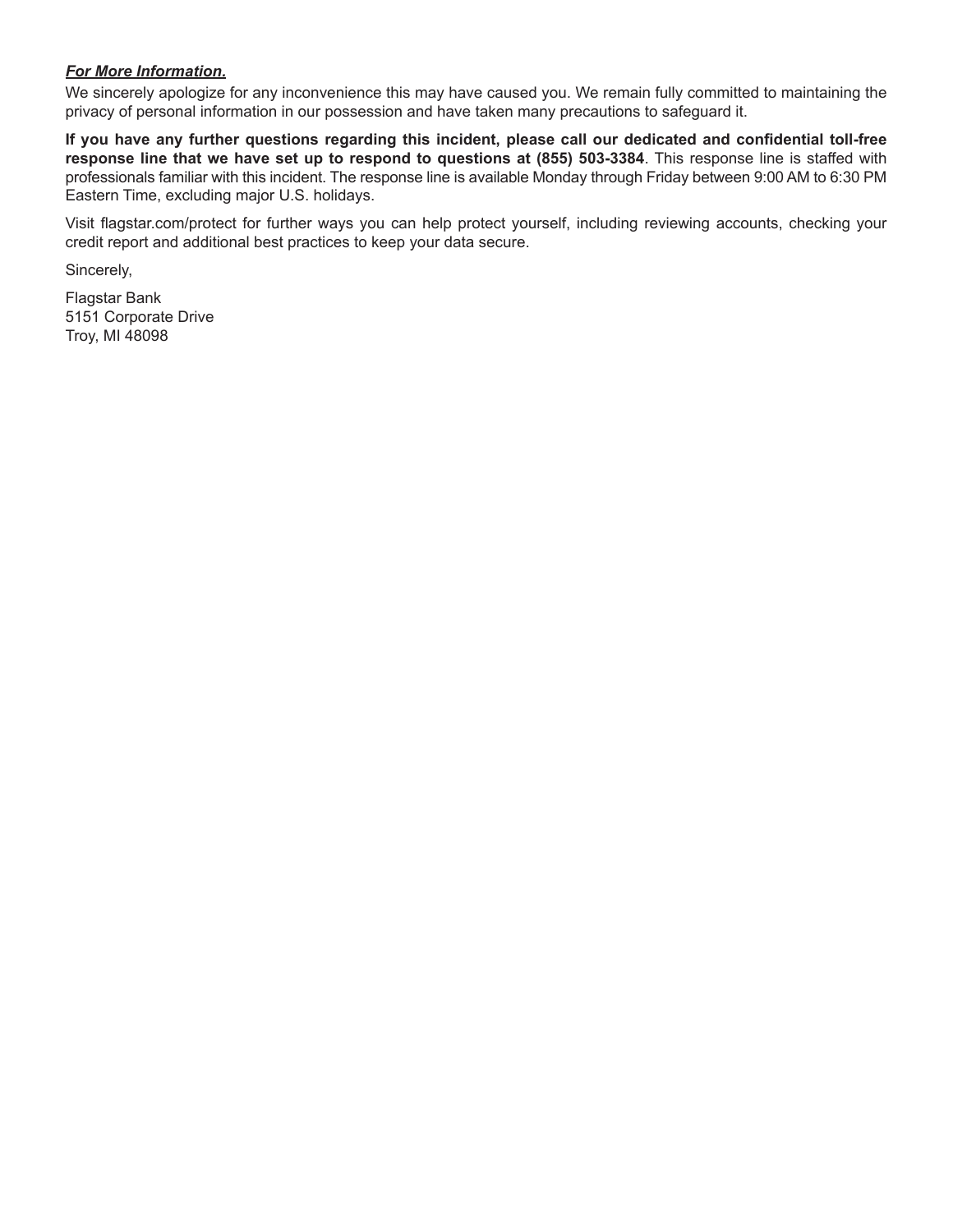# **STEPS YOU CAN TAKE TO HELP PROTECT YOUR INFORMATION**

# **• Activate your Identity Monitoring**

Visit **https://enroll.krollmonitoring.com** to activate and take advantage of your identity monitoring services. *You have until <<b2b\_text\_6(activation deadline)>> to activate your identity monitoring services.* Membership Number: **<<Membership Number s\_n>>**

For more information about Kroll and your Identity Monitoring services, you can visit info.krollmonitoring.com.

You've been provided with access to the following services\* from Kroll:

#### **Single Bureau Credit Monitoring**

You will receive alerts when there are changes to your credit data – for instance, when a new line of credit is applied for in your name. If you do not recognize the activity, you'll have the option to call a Kroll fraud specialist, who can help you determine if it's an indicator of identity theft.

#### **Fraud Consultation**

You have unlimited access to consultation with a Kroll fraud specialist. Support includes showing you the most effective ways to protect your identity, explaining your rights and protections under the law, assistance with fraud alerts, and interpreting how personal information is accessed and used, including investigating suspicious activity that could be tied to an identity theft event.

#### **Identity Theft Restoration**

If you become a victim of identity theft, an experienced Kroll licensed investigator will work on your behalf to resolve related issues. You will have access to a dedicated investigator who understands your issues and can do most of the work for you. Your investigator can dig deep to uncover the scope of the identity theft, and then work to resolve it.

\* Kroll's activation website is only compatible with the current version or one version earlier of Chrome, Firefox, Safari and Edge. To receive credit services, you must be over the age of 18 and have established credit in the U.S., have a Social Security number in your name, and have a U.S. residential address associated with your credit file.

# **• Review Your Account Statements and Notify Law Enforcement of Suspicious Activity**

As a precautionary measure, we recommend that you remain vigilant by reviewing your account statements, from us and others, and monitoring your credit reports closely. If you detect any suspicious activity on any account or have reason to believe your information is being misused, you should promptly notify the financial institution or company with which the account is maintained. You should also promptly report any fraudulent activity or any suspected incidence of identity theft to proper law enforcement authorities, your state attorney general, and the Federal Trade Commission ("FTC"). If you file an identity theft report with your local police department, you should ask for and are entitled to receive a copy of the police report. Some creditors may ask for the information contained in the report.

You may be able to obtain information from your state's attorney general on the steps you can take to avoid identity theft. Contact information for your state's attorney general is available at http://www.naag.org/naag/attorneys-general/whosmy-ag.php.

To file a complaint with the FTC, go to https://www.identitytheft.gov/ or call (877) ID-THEFT (877-438-4338), a toll- free number. Complaints filed with the FTC will be added to the FTC's Identity Theft Data Clearinghouse, a database made available to law enforcement agencies. Additional contact information for the FTC is provided below:

Federal Trade Commission 600 Pennsylvania Avenue, NW Washington, DC 20580 Telephone: (202) 326-2222

For information from the FTC on how federal law limits your liability for unauthorized charges to certain accounts, please visit http://www.consumer.ftc.gov/articles/0213-lost-or-stolen-credit-atm-and-debit-cards.

# **• Review a Copy of Your Credit Repo**rt

You may obtain a free copy of your credit report from each of the three major credit reporting agencies once every twelve months by visiting https://www.annualcreditreport.com/index.action, calling toll-free (877) 322-8228, or completing an Annual Credit Report Request Form and mailing it to Annual Credit Report Request Service, P.O. Box 105281, Atlanta, GA 30348. You can print a copy of the request form at https://www.annualcreditreport.com/manualRequestForm.action. Or, you can elect to purchase a copy of your credit report by contacting one of the three national credit reporting agencies.

Contact information for the three national credit reporting agencies for the purpose of requesting a copy of your credit report or for general inquiries is provided below:

*Equifax* (800) 685-1111 www.equifax.com P.O. Box 740241 Atlanta, GA 30374

*Experian* (888) 397-3742 www.experian.com 535 Anton Blvd., Suite 100 Costa Mesa, CA 92626

*TransUnion* (800) 916-8800 www.transunion.com P.O. Box 6790 Fullerton, CA 92834